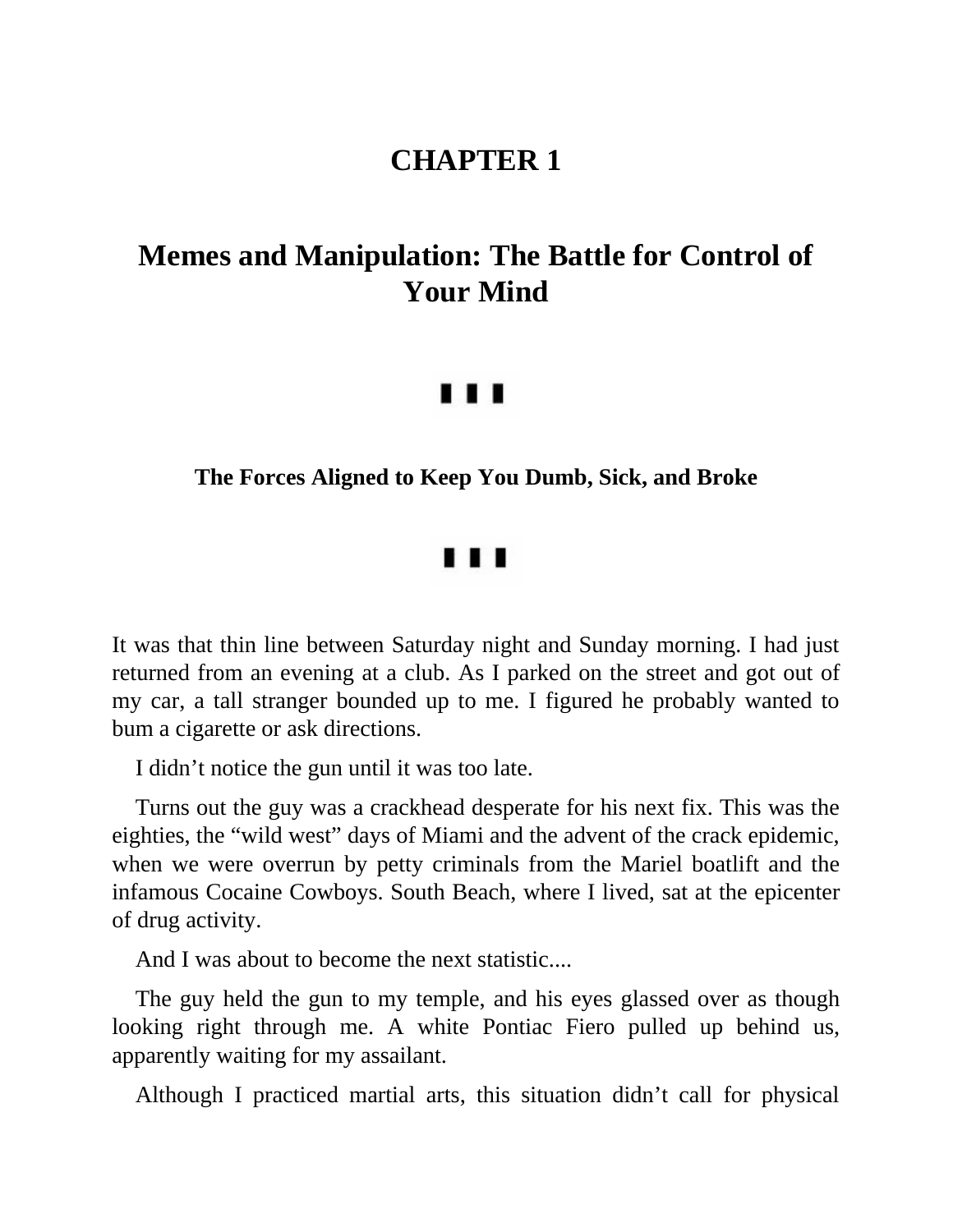defense. The gun remained pointed at my brain, and I knew that if you get shot there, you're done. Even if you're not dead, you're dead. I had no idea whether the accomplice in the car had another gun. (I found out later he did.) And, of course, he could just run me over if he wanted to.

So I elected to try and calm down my attacker, give him my money, and steer the incident to a peaceful resolution. Which works a lot better if you have more than \$7 in your pocket! Since a rock of crack cocaine cost five bucks in those days, I kept telling him to take the money, get himself a rock, and we'd just forget about the whole thing. But he wasn't buying that, insisting I had more money and I'd better hand it over.

I kept trying to rationally explain that the seven bucks was all the money I had on me, and he should just take it and get to the crack house. I pointed out why he didn't want the situation to escalate, with probable repercussions being arrest, felony charges, and prison. Of course, crackheads are not known for their rational thinking . . .

Finally, he told me to get back in my car. I don't know how or why, but I knew that if I did get in the car, I wouldn't come out alive. So I refused.

"You have my money, and here are the car keys. You can have the car, but I'm not getting in it. Just take the money, get a rock, I'll walk away, and we'll forget this ever happened."

We were standing under the periphery of a streetlight's glow. I kept slowly edging back toward the bright light in the event someone might drive by or look out from an apartment window. I could see him getting jumpier by the second. The driver of the Fiero revved his engine.

Suddenly he moved the gun away from my head and pressed it against my abdomen. Then he said something very ominous. I remember wondering whether what he said was directed at me, at the world in general, or to himself. It was one of those mysterious statements that could mean many things. I remember discussing it with people soon afterwards, debating who he was talking to and what he meant.

The fascinating thing is, when I try and recall those words now, I can't. I believe my mind has shut out that entire experience, to protect me from reliving too vividly what happened next....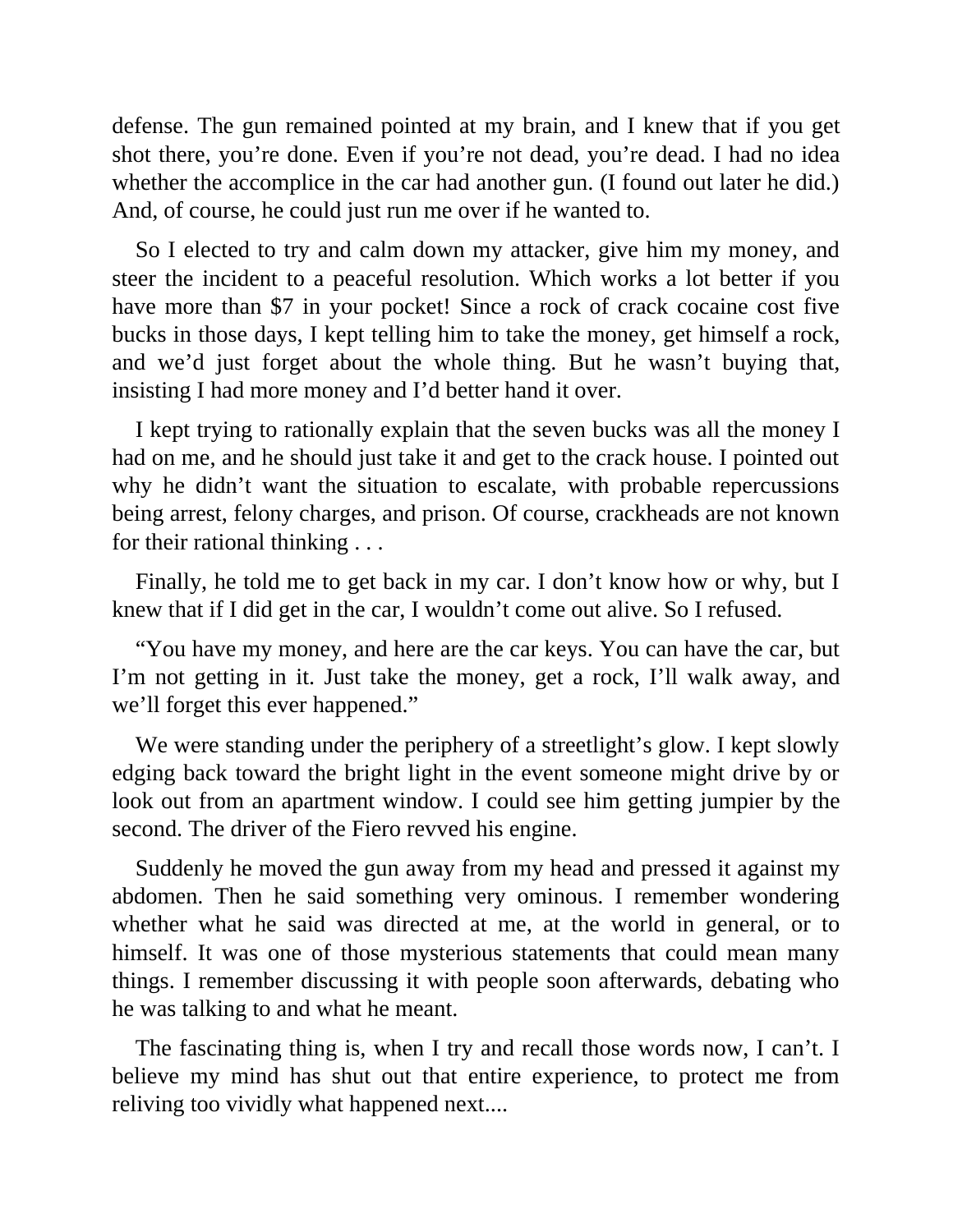He pulled the trigger.

It wasn't like TV. The noise was deafening, especially at that time, reverberating off my apartment building and echoing out across the neighborhood. I clutched my stomach as I fell backwards onto the street. Then time slowed down to Matrix speed . . .

I calmly watched the shooter get into the car, which drove off towards Miami. I remember thinking for a second that I'd been had, that the gun must have been a starter pistol or shooting blanks, because I didn't feel anything. But when I looked down to where I was holding my abdomen, I saw blood streaming through my fingers.

Then I felt the pain. A lot.

As a writer and professional speaker, I pride myself on my ability to communicate ideas, concepts, and stories. But I simply don't have the words to adequately describe to you what a bullet tearing through vital organs feels like. We're talking white-hot, searing, thermonuclear hurt.

Because the shot was so loud, I expected lights would flash on, people would lean out windows, open doors, and then someone would come out and take care of me.

None of the above. Complete stillness.

I sat in the street, my legs splayed out under the streetlight. I remained there for who knows how long, suffering from shock, locked in a surreal, detached state, as I watched the pool of blood surrounding me grow larger. Suddenly I realized that if I didn't get up, go to my apartment, and call for help, I would die in the street.

I ripped off my shirt and tied it around me to stop the bleeding as best I could. I struggled up, crossed the street, climbed a flight of stairs, and entered my apartment. I managed to dial 911, then collapsed into a chair. I felt my life slowly ebbing away from me, as more and more of my blood flowed down onto the carpet.

By the time the paramedics arrived, I was so weak they picked up the chair with me in it and carried me down to the ambulance. When they lifted me onto the gurney, I writhed in pain as blood gushed from my gut. On the way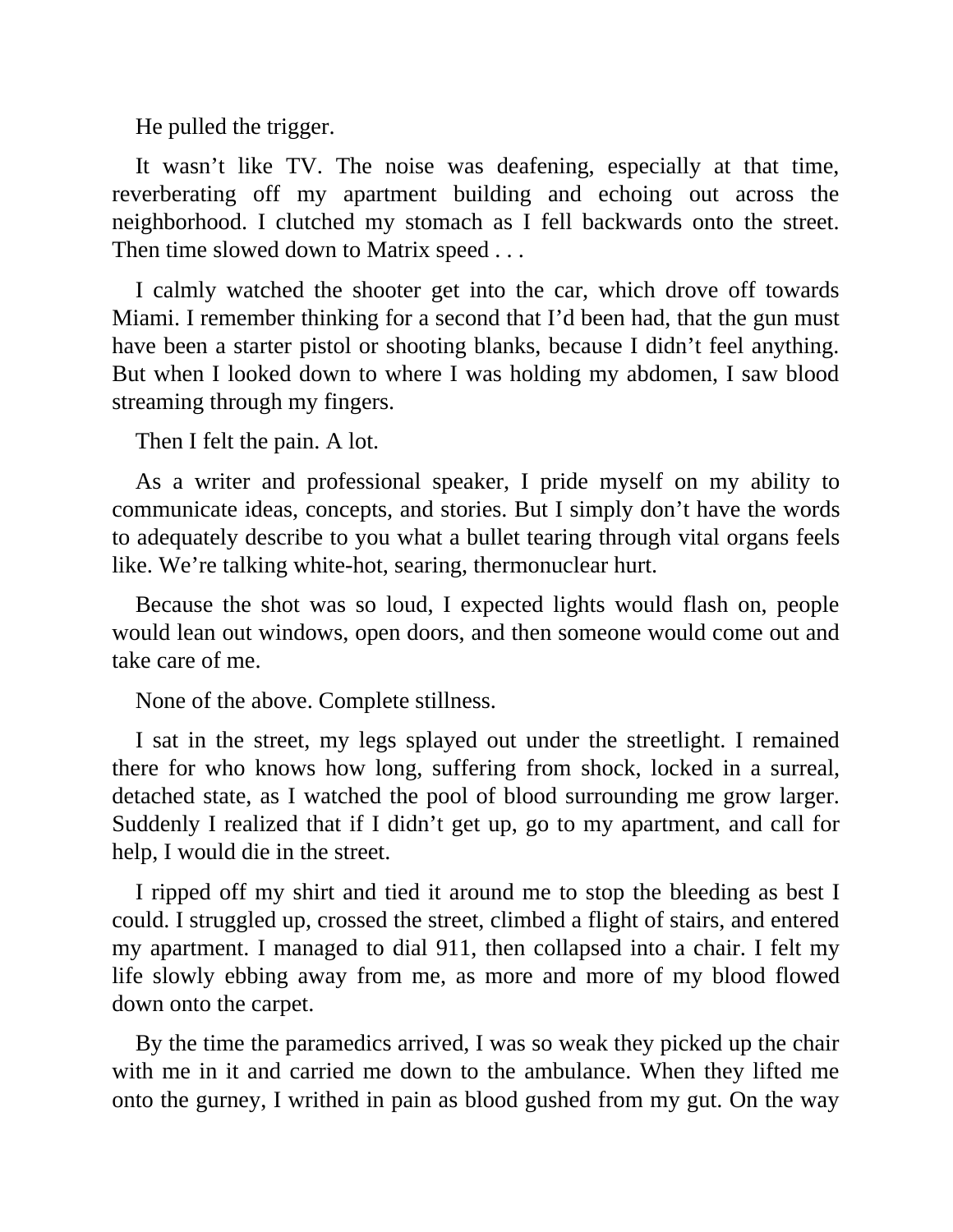to the hospital my blood pressure dropped so low they had to put me in a pressurized space suit to keep my heart pumping.

Once we arrived, emergency nurses greeted me with four IVs and a catheter. The doctors rushed me into surgery and sewed up my large intestine. My life had been saved, but I had yet to go through the worst agony I would ever experience . . .

For the next few days I could neither eat nor drink. They gave me a cotton swab to moisten my lips. A tube running through my nose, down my throat and into my stomach kept gagging me. Even through the fog of drugs, the pain was excruciating. When I choked on my own mucus and vomit, I ripped the tube out, only to have them reinstall it and threaten to strap my arms to the bedrails if I tried to remove it again.

The operations and recovery that followed made the next several months the most excruciatingly painful period of my life. The sutures ripped out of my stomach and infection set in. I couldn't find any comfortable way to sit, stand, or lie down. Two years passed before I felt normal again. What I endured I wouldn't wish on my worst enemy.

Yet imagine my shock when I realized later that I had subconsciously wished it all on myself.

Now, if you had told me this at the time, I no doubt would have slapped you into next week. But as you'll soon discover, I had indeed subconsciously attracted the whole painful experience. I was unknowingly following a pattern of victimhood that had been programmed into my subconscious mind since childhood. I was a helpless pawn, blindly manipulated by forces greater than I—just as you, too, probably have unknowingly manifested challenges for yourself, subconsciously attracted adversity, and even sabotaged your own success.

Now why would I do this? And why would you?

Later I'll explain the bizarre and robotic series of actions that caused me to bring such misfortune, suffering, and pain on myself. But first, let's explore whether you are being manipulated by these same forces—and might be sabotaging your own success and settling for less than you deserve in life.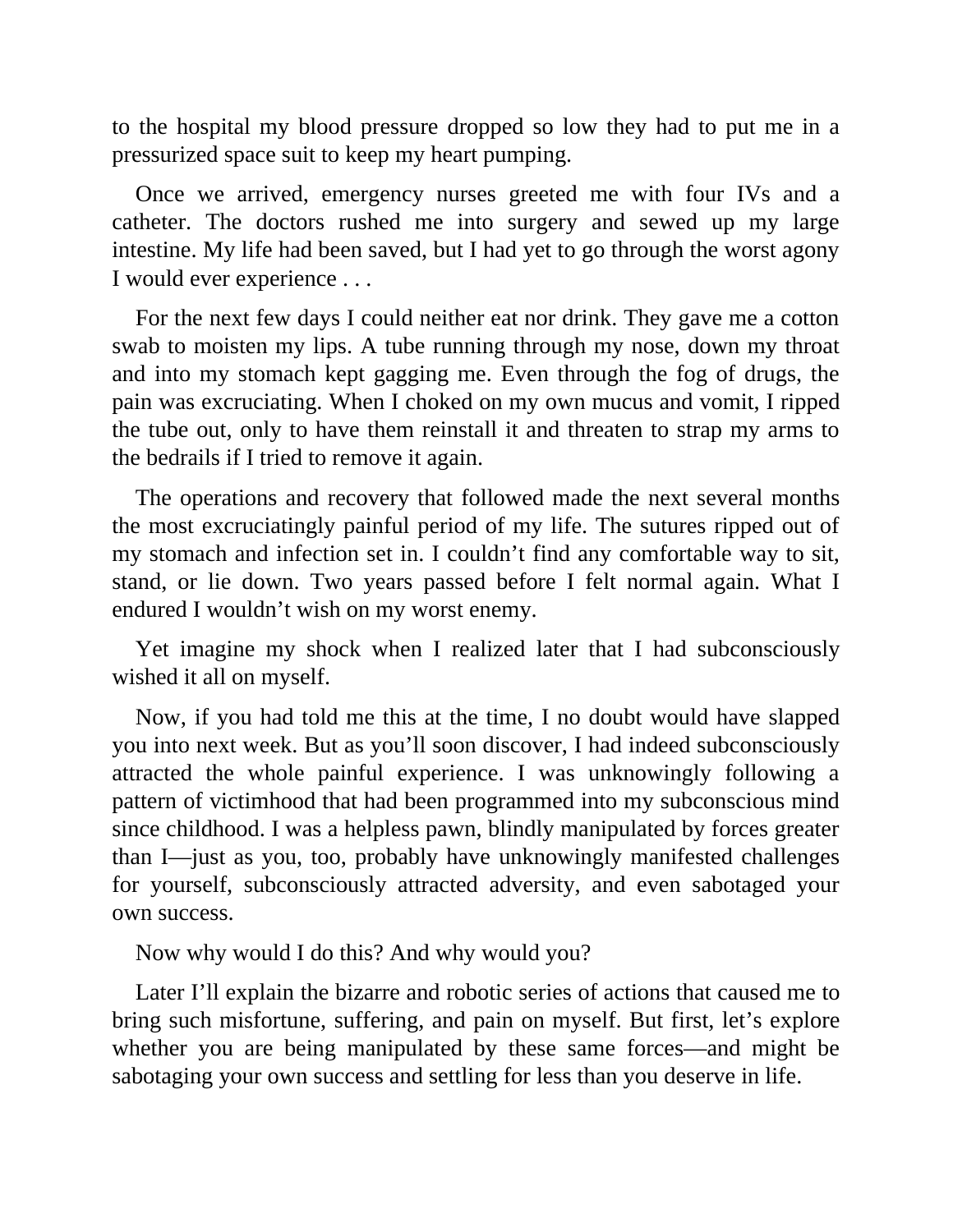And by *forces* I don't mean the usual suspects: the devil, terrorists, or communist insurgents. I'm not suggesting a *Da Vinci Code* conspiracy, nor am I reserving a seat on the next comet out. I'm talking about common, everpresent, and well-regarded people and institutions all around you right now, such as your family, your social circle, the place you worship, your government, and the media.

Because herein lies the real danger. If you are like most people, you think these institutions are part of your support network and working for your highest good. What you probably don't realize is that instead, *they are actually keeping you dumb, sick, and broke*.

It's not that your family doesn't love you or your friends don't like you. They probably do. And I doubt that your rabbi, minister, or priest consciously wants to cause you great harm. Your congressperson doesn't really have a vendetta against you, and the columnist in your daily newspaper isn't on a mission to harm you. At least not consciously.

But that won't stop all of these people, and thousands more, from causing you to subconsciously wreck your marriage, get passed over for promotions, manifest an illness or injury, sabotage your business, ingest substances that destroy your body, or do any one of a million other behaviors and actions that can prevent you from reaching the health, happiness, and prosperity that are your birthright.

I understand this may all sound crazy to you. Allow me to suggest the possibility that you have been so totally brainwashed with feelings of unworthiness, prejudice about wealth, and false beliefs about success, that you have unknowingly become your own worst enemy.

To find the cause, we have to go back to the formative years of your childhood—to look at the subconscious programming you were exposed to and the core beliefs that programming created. We must explore the world of *memes*, which are actually viruses of the mind.

Memes are like computer viruses in that they parasitize the host and cause it to replicate the memes. A hit song that you can't get out of your head is a meme, as is a catchy expression like "Just Do It!" Those are innocent enough memes. But there are many more memes that aren't so innocent.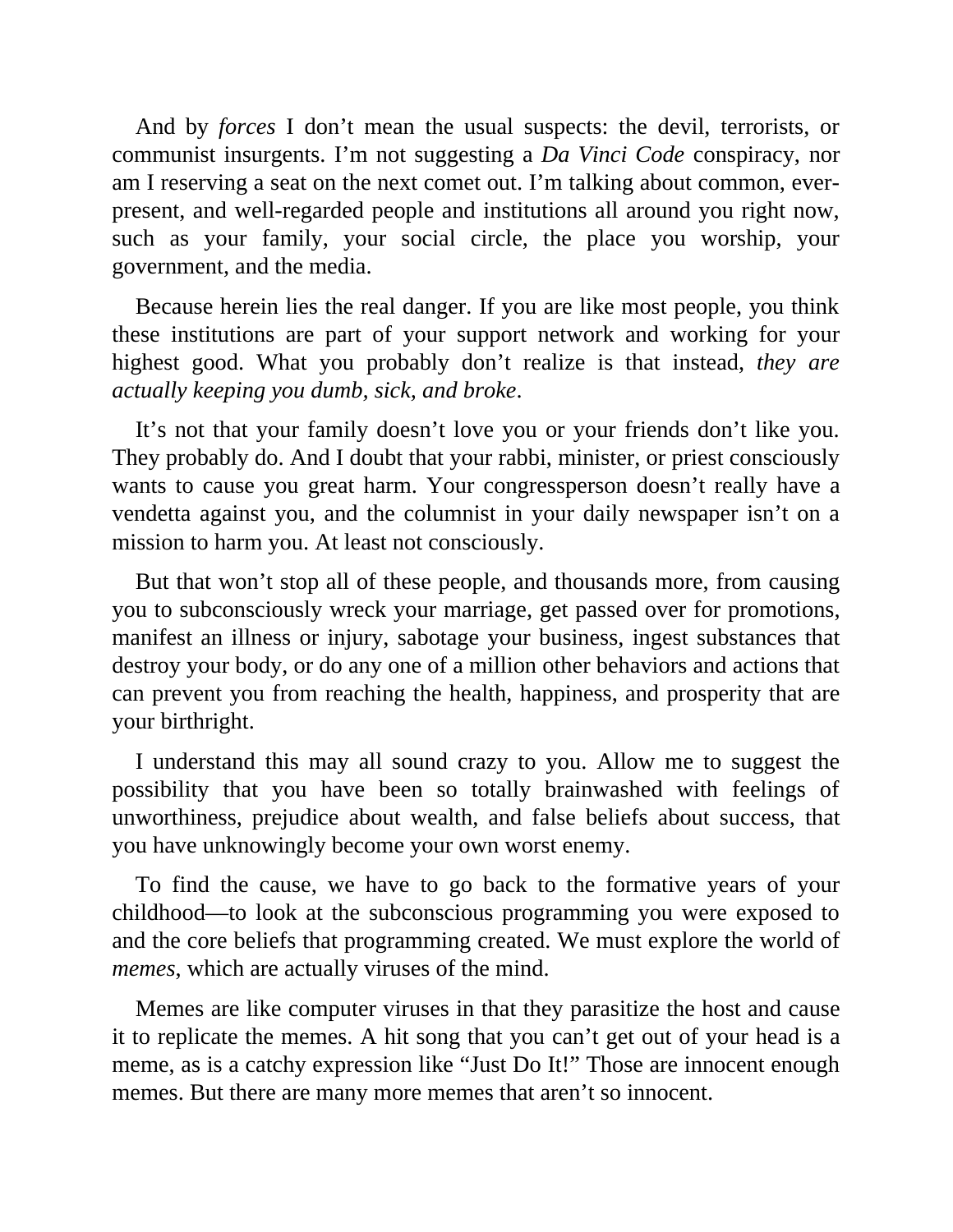Some of the memes you'll be exposed during the course of a week are likely to include "Buy furniture with no money down and no payments for two years," "If you drink our beer, you will be sexy and popular," and "When you buy our SUV, you'll be able to traverse fjords, climb mountains, and splash through rivers on your way to the dry cleaners."

Those endless chain e-mails that state, "Send this to everyone you know, and the people who care about you will send it back," "Help find this lost girl," and "Watch this amazing slide show of *Conversations with God*" are perfect examples of memes in action. When people receive these e-mails, they experience an emotional reaction and instantly feel compelled to forward them to everyone they know. (The term *meme* and the science of memetics were pioneered by Richard Dawkins in his book *The Selfish Gene*. And you'll learn much more about them in the book *Virus of the Mind* by Richard Brodie.)

The more emotion involved, the more likely a meme is to replicate. Of particular strength are memes involving children. (You'll see that demonstrated later in this chapter.) Case in point is all those new mothers who feel compelled to place "Baby on Board" decals in their car windows. What practical purpose could these signs actually achieve? Do they really think drivers in other cars are more cautious or slow down because they see one of these signs in the minivan window? But imagine the argument you would get from the mother of a newborn if you questioned this practice.

There is a whole group of memes that are interrelated (known as a *memeplex*) in the area of money and success. But these memes are about keeping you from achieving money and success, instead of helping you get it. They are very prevalent today, and a vast majority of the population is infected with them. These memes are readily accepted and replicated because they allow people to validate their lack of progress in their life goals. They include:

- Money is bad.
- Rich people are evil.
- It is spiritual or noble to be poor.
- If you struggle and grind it out, you'll be accepted by the rest of the nice people doing the same.